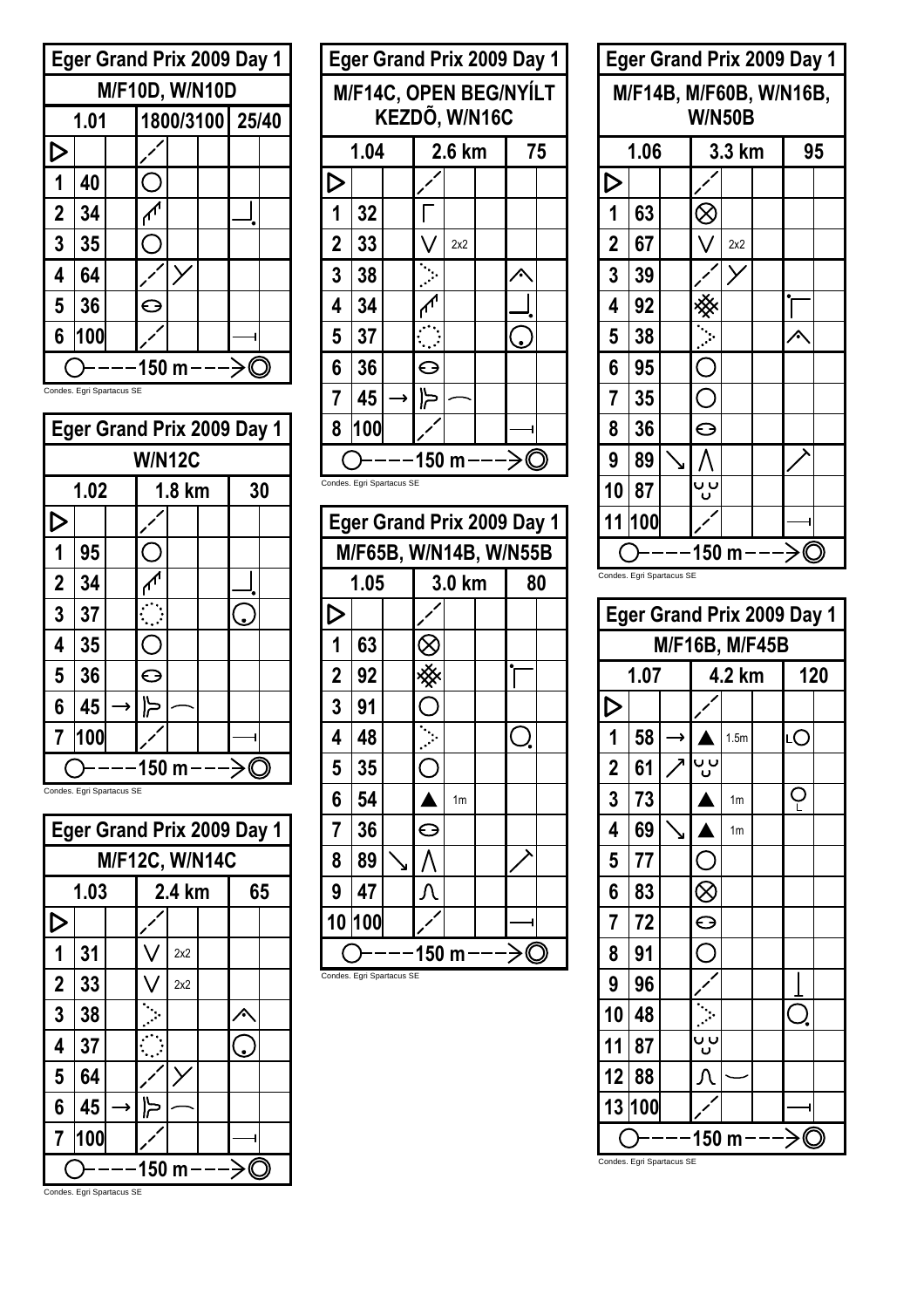|                  | <b>Eger Grand Prix 2009 Day 1</b> |   |       |        |  |     |  |  |  |  |  |
|------------------|-----------------------------------|---|-------|--------|--|-----|--|--|--|--|--|
|                  | M/F50B, W/N18B, W/N40B            |   |       |        |  |     |  |  |  |  |  |
|                  | 1.08                              |   |       | 3.9 km |  | 110 |  |  |  |  |  |
| $\triangleright$ |                                   |   |       |        |  |     |  |  |  |  |  |
| 1                | 59                                | ↑ |       |        |  |     |  |  |  |  |  |
| $\overline{2}$   | 65                                |   |       |        |  |     |  |  |  |  |  |
| 3<br>39          |                                   |   |       |        |  |     |  |  |  |  |  |
| 4                | 70                                |   |       |        |  |     |  |  |  |  |  |
| 5                | 71                                |   |       |        |  |     |  |  |  |  |  |
| 6                | 72                                |   | ⊖     |        |  |     |  |  |  |  |  |
| $\overline{7}$   | 80                                |   | 4     | ු      |  |     |  |  |  |  |  |
| 8                | 96                                |   |       |        |  |     |  |  |  |  |  |
| 9                | 48                                |   |       |        |  |     |  |  |  |  |  |
| 10               | 52                                |   |       |        |  |     |  |  |  |  |  |
| 11               | 97                                |   |       |        |  |     |  |  |  |  |  |
| 12               | 88                                |   |       |        |  |     |  |  |  |  |  |
|                  | 13 100                            |   |       |        |  |     |  |  |  |  |  |
|                  |                                   |   | 150 m |        |  |     |  |  |  |  |  |

Condes. Egri Spartacus SE

|                | <b>Eger Grand Prix 2009 Day 1</b> |  |                        |        |  |    |  |  |  |  |  |
|----------------|-----------------------------------|--|------------------------|--------|--|----|--|--|--|--|--|
|                | M/F16C, W/N18C                    |  |                        |        |  |    |  |  |  |  |  |
|                | 1.09                              |  |                        | 3.2 km |  | 90 |  |  |  |  |  |
| D              |                                   |  |                        |        |  |    |  |  |  |  |  |
| 1              | 41                                |  | $\left( \cdot \right)$ |        |  |    |  |  |  |  |  |
| $\overline{2}$ | 65                                |  |                        |        |  |    |  |  |  |  |  |
| $\overline{3}$ | 32                                |  |                        |        |  |    |  |  |  |  |  |
| 4              | 33                                |  |                        | 2x2    |  |    |  |  |  |  |  |
| 5              | 38                                |  |                        |        |  |    |  |  |  |  |  |
| 6              | 34                                |  |                        |        |  |    |  |  |  |  |  |
| $\overline{7}$ | 90                                |  |                        |        |  |    |  |  |  |  |  |
| 8              | 36                                |  | e                      |        |  |    |  |  |  |  |  |
| 9              | 45<br>→                           |  |                        |        |  |    |  |  |  |  |  |
| 10             | 100                               |  |                        |        |  |    |  |  |  |  |  |
|                |                                   |  | 150                    | m      |  |    |  |  |  |  |  |

Condes. Egri Spartacus SE

| <b>Eger Grand Prix 2009 Day 1</b> |                           |   |                                   |                  |  |    |     |  |  |  |
|-----------------------------------|---------------------------|---|-----------------------------------|------------------|--|----|-----|--|--|--|
| M/F18B, M/F40B, W/N21E            |                           |   |                                   |                  |  |    |     |  |  |  |
|                                   | 1.10                      |   |                                   | 5.3 km           |  |    | 180 |  |  |  |
| $\triangleright$                  |                           |   |                                   |                  |  |    |     |  |  |  |
| 1                                 | 58                        |   |                                   | 1.5 <sub>m</sub> |  | LС |     |  |  |  |
| $\overline{\mathbf{c}}$           | 61                        |   |                                   |                  |  |    |     |  |  |  |
| 3                                 | 65                        |   |                                   |                  |  |    |     |  |  |  |
| 4                                 | 70                        |   |                                   |                  |  |    |     |  |  |  |
| 5                                 | 77                        |   |                                   |                  |  |    |     |  |  |  |
| 6                                 | 84                        |   |                                   | 2m               |  |    |     |  |  |  |
| 7                                 | 86                        |   | ບປັ                               |                  |  |    |     |  |  |  |
| 8                                 | 75                        |   |                                   |                  |  |    |     |  |  |  |
| 9                                 | 76                        |   |                                   | 1 <sub>m</sub>   |  |    |     |  |  |  |
| 10                                | 79                        |   | $\boldsymbol{\odot}$              |                  |  |    |     |  |  |  |
| 11                                | 72                        |   | $\Theta$                          |                  |  |    |     |  |  |  |
| 12                                | 91                        |   | С                                 |                  |  |    |     |  |  |  |
| 13                                | 62                        |   | כן                                |                  |  |    |     |  |  |  |
| 14                                | 94                        |   |                                   |                  |  |    |     |  |  |  |
| 15                                | 35                        |   |                                   |                  |  |    |     |  |  |  |
| 16                                | 54                        |   |                                   | 1 <sub>m</sub>   |  |    |     |  |  |  |
| 17                                | 100                       |   |                                   |                  |  |    |     |  |  |  |
|                                   |                           |   | 150 m                             |                  |  | K  |     |  |  |  |
|                                   | Condes. Egri Spartacus SE |   |                                   |                  |  |    |     |  |  |  |
|                                   |                           |   | <b>Eger Grand Prix 2009 Day 1</b> |                  |  |    |     |  |  |  |
|                                   |                           |   | <b>M/F70B, W/N60B</b>             |                  |  |    |     |  |  |  |
|                                   | 1.19<br>80<br>2.7 km      |   |                                   |                  |  |    |     |  |  |  |
| D                                 |                           |   |                                   |                  |  |    |     |  |  |  |
| 1                                 | 59                        | ↑ |                                   |                  |  |    |     |  |  |  |
| $\overline{\mathbf{c}}$           | 98                        |   | $\odot$                           |                  |  |    |     |  |  |  |
| 3                                 | 67                        |   |                                   | 2x2              |  |    |     |  |  |  |
| 4                                 | 70                        |   |                                   |                  |  |    |     |  |  |  |
| 5                                 | 69                        |   |                                   | 1 <sub>m</sub>   |  |    |     |  |  |  |
| 6                                 | 73                        |   |                                   | 1m               |  |    |     |  |  |  |
| 7                                 | 60                        |   |                                   |                  |  |    |     |  |  |  |

| <b>Eger Grand Prix 2009 Day 1</b><br>W/N20A, W/N21B, W/N35A<br>4.3 km<br>1.11<br>130<br>$\triangleright$<br>62<br>בו<br>1<br>$\overline{2}$<br>63<br>3<br>70<br>$\overline{C}$<br>4<br>68<br>5<br>84<br>2m<br>6<br>79<br>$\rm{C}$<br>4<br>$\overline{7}$<br>€<br>80<br>8<br>91<br>9<br>38<br>10<br>52<br>11<br>97<br>12<br>54<br>1 <sub>m</sub><br>13<br>100 |       |  |  |  |  |  |  |  |  |  |  |  |
|--------------------------------------------------------------------------------------------------------------------------------------------------------------------------------------------------------------------------------------------------------------------------------------------------------------------------------------------------------------|-------|--|--|--|--|--|--|--|--|--|--|--|
|                                                                                                                                                                                                                                                                                                                                                              |       |  |  |  |  |  |  |  |  |  |  |  |
|                                                                                                                                                                                                                                                                                                                                                              |       |  |  |  |  |  |  |  |  |  |  |  |
|                                                                                                                                                                                                                                                                                                                                                              |       |  |  |  |  |  |  |  |  |  |  |  |
|                                                                                                                                                                                                                                                                                                                                                              |       |  |  |  |  |  |  |  |  |  |  |  |
|                                                                                                                                                                                                                                                                                                                                                              |       |  |  |  |  |  |  |  |  |  |  |  |
|                                                                                                                                                                                                                                                                                                                                                              |       |  |  |  |  |  |  |  |  |  |  |  |
|                                                                                                                                                                                                                                                                                                                                                              |       |  |  |  |  |  |  |  |  |  |  |  |
|                                                                                                                                                                                                                                                                                                                                                              |       |  |  |  |  |  |  |  |  |  |  |  |
|                                                                                                                                                                                                                                                                                                                                                              |       |  |  |  |  |  |  |  |  |  |  |  |
|                                                                                                                                                                                                                                                                                                                                                              |       |  |  |  |  |  |  |  |  |  |  |  |
|                                                                                                                                                                                                                                                                                                                                                              |       |  |  |  |  |  |  |  |  |  |  |  |
|                                                                                                                                                                                                                                                                                                                                                              |       |  |  |  |  |  |  |  |  |  |  |  |
|                                                                                                                                                                                                                                                                                                                                                              |       |  |  |  |  |  |  |  |  |  |  |  |
|                                                                                                                                                                                                                                                                                                                                                              |       |  |  |  |  |  |  |  |  |  |  |  |
|                                                                                                                                                                                                                                                                                                                                                              |       |  |  |  |  |  |  |  |  |  |  |  |
|                                                                                                                                                                                                                                                                                                                                                              |       |  |  |  |  |  |  |  |  |  |  |  |
|                                                                                                                                                                                                                                                                                                                                                              |       |  |  |  |  |  |  |  |  |  |  |  |
|                                                                                                                                                                                                                                                                                                                                                              | 150 m |  |  |  |  |  |  |  |  |  |  |  |

| <b>Eger Grand Prix 2009 Day 1</b> |               |  |                  |                |  |  |     |  |  |  |  |  |
|-----------------------------------|---------------|--|------------------|----------------|--|--|-----|--|--|--|--|--|
|                                   | <b>M/F21C</b> |  |                  |                |  |  |     |  |  |  |  |  |
|                                   | 1.15          |  |                  | 4.7 km         |  |  | 135 |  |  |  |  |  |
| $\triangleright$                  |               |  |                  |                |  |  |     |  |  |  |  |  |
| 1                                 | 31            |  |                  | 2x2            |  |  |     |  |  |  |  |  |
| $\mathbf 2$                       | 41            |  | $\mathbf \Theta$ |                |  |  |     |  |  |  |  |  |
| 3                                 | 55            |  |                  |                |  |  |     |  |  |  |  |  |
| 4                                 | 42            |  |                  |                |  |  |     |  |  |  |  |  |
| 5                                 | 44            |  | $\mathbf C$      |                |  |  |     |  |  |  |  |  |
| 6                                 | 46            |  |                  |                |  |  |     |  |  |  |  |  |
| 7                                 | 89            |  |                  |                |  |  |     |  |  |  |  |  |
| 8                                 | 97            |  |                  |                |  |  |     |  |  |  |  |  |
| 9                                 | 90            |  |                  |                |  |  |     |  |  |  |  |  |
| 10                                | 34            |  |                  |                |  |  |     |  |  |  |  |  |
| 11                                | 95            |  |                  |                |  |  |     |  |  |  |  |  |
| 12                                | 54            |  |                  | 1 <sub>m</sub> |  |  |     |  |  |  |  |  |
| 13<br>100                         |               |  |                  |                |  |  |     |  |  |  |  |  |
| Condes. Egri Spartacus SE         |               |  | ∙150 m           |                |  |  |     |  |  |  |  |  |

 $0$ ----150 m--- $\geq$ 0 Condes. Egri Spartacus SE

**8 94**

 $\overline{\overline{\overline{c}}\overline{\overline{c}}}$ 

 $\overline{\Lambda}$  $\overline{\phantom{a}}$ 

**9 88 10 100**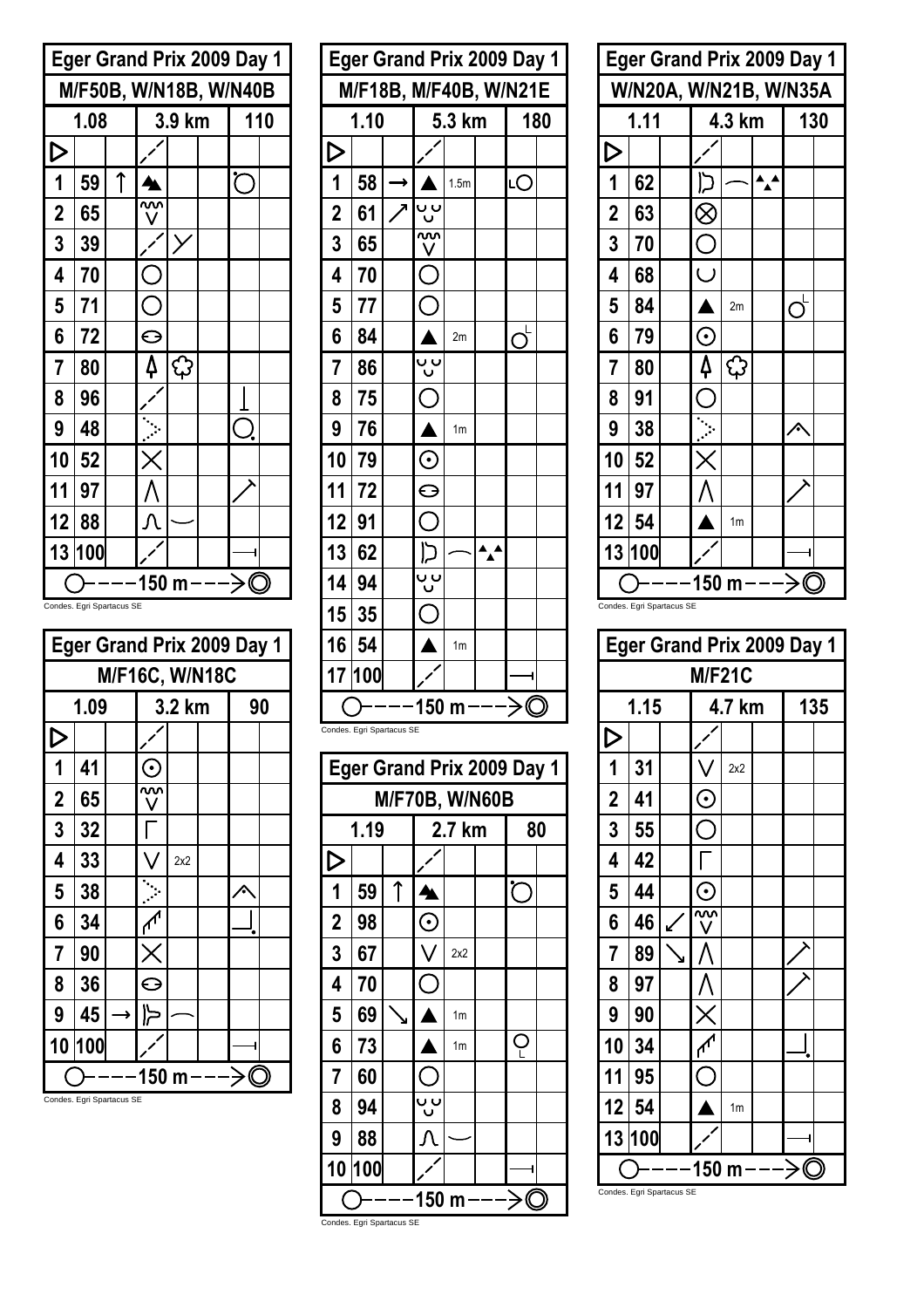|                                    | <b>Eger Grand Prix 2009 Day 1</b> |  |                  |                |  |           |     |  |  |  |  |
|------------------------------------|-----------------------------------|--|------------------|----------------|--|-----------|-----|--|--|--|--|
| <b>M/F21B</b>                      |                                   |  |                  |                |  |           |     |  |  |  |  |
|                                    | 1.12                              |  |                  | 5.5 km         |  |           | 210 |  |  |  |  |
| $\triangleright$                   |                                   |  |                  |                |  |           |     |  |  |  |  |
| $\mathbf 1$                        | 73                                |  |                  | 1 <sub>m</sub> |  | Ç         |     |  |  |  |  |
| $\overline{\overline{\mathbf{2}}}$ | 67                                |  |                  | 2x2            |  |           |     |  |  |  |  |
| 3                                  | 65                                |  |                  |                |  |           |     |  |  |  |  |
| 4                                  | 61                                |  | <u>ပ</u> ုပ      |                |  |           |     |  |  |  |  |
| 5                                  | 59                                |  |                  |                |  | ŕ         |     |  |  |  |  |
| 6                                  | 69                                |  |                  | 1 <sub>m</sub> |  |           |     |  |  |  |  |
| 7                                  | 77                                |  | L                |                |  |           |     |  |  |  |  |
| 8                                  | 71                                |  | $\subset$        |                |  |           |     |  |  |  |  |
| 9                                  | 72                                |  | $\ominus$        |                |  |           |     |  |  |  |  |
| 10                                 | 83                                |  | $\otimes$        |                |  |           |     |  |  |  |  |
| 11                                 | 86                                |  | ບ ບ<br>ບ         |                |  |           |     |  |  |  |  |
| 12                                 | 78                                |  | ஊ                | 1.5m           |  | $\bullet$ |     |  |  |  |  |
| 13                                 | 80                                |  | Ą                | ۞              |  |           |     |  |  |  |  |
| 14                                 | 48                                |  |                  |                |  |           |     |  |  |  |  |
| 15                                 | 52                                |  |                  |                |  |           |     |  |  |  |  |
| 16                                 | 89                                |  |                  |                |  |           |     |  |  |  |  |
| 17                                 | 47                                |  |                  |                |  |           |     |  |  |  |  |
| 18                                 | 100                               |  |                  |                |  |           |     |  |  |  |  |
|                                    |                                   |  | 150 <sub>m</sub> |                |  | > ((      |     |  |  |  |  |

Condes. Egri Spartacus SE

|                | <b>Eger Grand Prix 2009 Day 1</b> |   |    |                |    |  |  |  |  |  |  |
|----------------|-----------------------------------|---|----|----------------|----|--|--|--|--|--|--|
|                | M/F75B, W/N65B                    |   |    |                |    |  |  |  |  |  |  |
|                | 1.20<br>2.3 km<br>65              |   |    |                |    |  |  |  |  |  |  |
|                |                                   |   |    |                |    |  |  |  |  |  |  |
| 1              | 66                                |   |    |                |    |  |  |  |  |  |  |
| $\overline{2}$ | 59                                | ↑ |    |                |    |  |  |  |  |  |  |
| 3              | 63                                |   |    |                |    |  |  |  |  |  |  |
| 4              | 62                                |   | כו |                | ▴ឈ |  |  |  |  |  |  |
| 5              | 73                                |   |    | 1 <sub>m</sub> |    |  |  |  |  |  |  |
| 6              | 48                                |   |    |                |    |  |  |  |  |  |  |
| $\overline{7}$ | 54<br>1 <sub>m</sub>              |   |    |                |    |  |  |  |  |  |  |
| 8              | 100                               |   |    |                |    |  |  |  |  |  |  |
|                | 150 m                             |   |    |                |    |  |  |  |  |  |  |

|                         | <b>Eger Grand Prix 2009 Day 1</b> |   |           |                  |  |                       |  |  |  |  |
|-------------------------|-----------------------------------|---|-----------|------------------|--|-----------------------|--|--|--|--|
| M/F20A, M/F35A          |                                   |   |           |                  |  |                       |  |  |  |  |
|                         | 1.13                              |   |           | 5.7 km           |  | 230                   |  |  |  |  |
| $\triangleright$        |                                   |   |           |                  |  |                       |  |  |  |  |
|                         | 61                                |   | ບ ບ       |                  |  |                       |  |  |  |  |
| $\frac{1}{2}$           | 58                                | ≯ |           | 1.5m             |  | LС                    |  |  |  |  |
| 3                       | 57                                |   | $\bigcup$ |                  |  |                       |  |  |  |  |
| 4                       | 73                                |   |           | 1 <sub>m</sub>   |  | Ç                     |  |  |  |  |
| 5                       | 69                                | Ñ |           | 1 <sub>m</sub>   |  |                       |  |  |  |  |
| 6                       | 68                                |   |           |                  |  |                       |  |  |  |  |
| $\overline{\mathbf{r}}$ | 84                                |   |           | 2m               |  | $\mathsf{C}^\natural$ |  |  |  |  |
| 8                       | 86                                |   | ს<br>ი    |                  |  |                       |  |  |  |  |
| 9                       | 74                                |   |           | 1.5 <sub>m</sub> |  |                       |  |  |  |  |
| 10                      | 75                                |   |           |                  |  |                       |  |  |  |  |
| 11                      | 78                                |   |           | 1.5m             |  | ٠                     |  |  |  |  |
| 12                      | 93                                | → | 4         | දා               |  |                       |  |  |  |  |
| 13                      | 72                                |   | $\Theta$  |                  |  |                       |  |  |  |  |
| 14                      | 91                                |   |           |                  |  |                       |  |  |  |  |
| 15                      | 38                                |   |           |                  |  |                       |  |  |  |  |
| 16                      | 52                                |   |           |                  |  |                       |  |  |  |  |
| 17                      | 97                                |   |           |                  |  |                       |  |  |  |  |
| 18                      | 88                                |   |           |                  |  |                       |  |  |  |  |
| 19                      | 100                               |   |           |                  |  |                       |  |  |  |  |
|                         | Condes. Egri Spartacus SE         |   | 150 m     |                  |  | C                     |  |  |  |  |

| <b>Eger Grand Prix 2009 Day 1</b>        |      |   |         |                |  |    |  |  |  |  |
|------------------------------------------|------|---|---------|----------------|--|----|--|--|--|--|
| M/F80B, W/N70B, W/N75B,<br><b>W/N80B</b> |      |   |         |                |  |    |  |  |  |  |
|                                          | 1.21 |   |         | 2.0 km         |  | 50 |  |  |  |  |
|                                          |      |   |         |                |  |    |  |  |  |  |
| 1                                        | 56   |   |         |                |  |    |  |  |  |  |
| $\overline{2}$                           | 59   | ↑ |         |                |  |    |  |  |  |  |
| 3                                        | 98   |   | $\odot$ |                |  |    |  |  |  |  |
| 4                                        | 73   |   |         | 1 <sub>m</sub> |  | Ċ  |  |  |  |  |
| 5                                        | 95   |   |         |                |  |    |  |  |  |  |
| 6                                        | 88   |   |         |                |  |    |  |  |  |  |
| 7                                        | 100  |   |         |                |  |    |  |  |  |  |
| 150 m                                    |      |   |         |                |  |    |  |  |  |  |
| Condes. Egri Spartacus SE                |      |   |         |                |  |    |  |  |  |  |

| <b>Eger Grand Prix 2009 Day 1</b> |      |  |                         |                  |  |                          |  |  |
|-----------------------------------|------|--|-------------------------|------------------|--|--------------------------|--|--|
| <b>M/F21E</b>                     |      |  |                         |                  |  |                          |  |  |
|                                   | 1.14 |  | 6.5 km                  |                  |  | 200                      |  |  |
| $\frac{D}{1}$                     |      |  |                         |                  |  |                          |  |  |
|                                   | 61   |  | ບ ບ                     |                  |  |                          |  |  |
| $\overline{\mathbf{2}}$           | 55   |  |                         |                  |  |                          |  |  |
| $\overline{\mathbf{3}}$           | 57   |  | $\overline{\mathsf{C}}$ |                  |  |                          |  |  |
| 4                                 | 62   |  | כן                      |                  |  |                          |  |  |
| 5                                 | 70   |  | С                       |                  |  |                          |  |  |
| 6                                 | 77   |  | $\subset$               |                  |  |                          |  |  |
| 7                                 | 83   |  | $\otimes$               |                  |  |                          |  |  |
| 8                                 | 86   |  | —<br>ს<br>ს             |                  |  |                          |  |  |
| 9                                 | 74   |  |                         | 1.5m             |  | Ç                        |  |  |
| 10                                | 76   |  |                         | 1 <sub>m</sub>   |  |                          |  |  |
| 11                                | 78   |  |                         | 1.5 <sub>m</sub> |  | $\overline{\phantom{0}}$ |  |  |
| 12                                | 80   |  | 4                       | දා               |  |                          |  |  |
| 13                                | 96   |  |                         |                  |  |                          |  |  |
| 14                                | 91   |  |                         |                  |  |                          |  |  |
| 15                                | 72   |  | $\Theta$                |                  |  |                          |  |  |
| 16                                | 71   |  |                         |                  |  |                          |  |  |
| 17                                | 73   |  |                         | 1 <sub>m</sub>   |  | Ç                        |  |  |
| 18                                | 52   |  | K                       |                  |  |                          |  |  |
| 19                                | 87   |  | —<br>ს<br>ს             |                  |  |                          |  |  |
| 20                                | 100  |  |                         |                  |  |                          |  |  |
|                                   |      |  | 150 m                   |                  |  | $\bigcirc$               |  |  |

Condes. Egri Spartacus SE